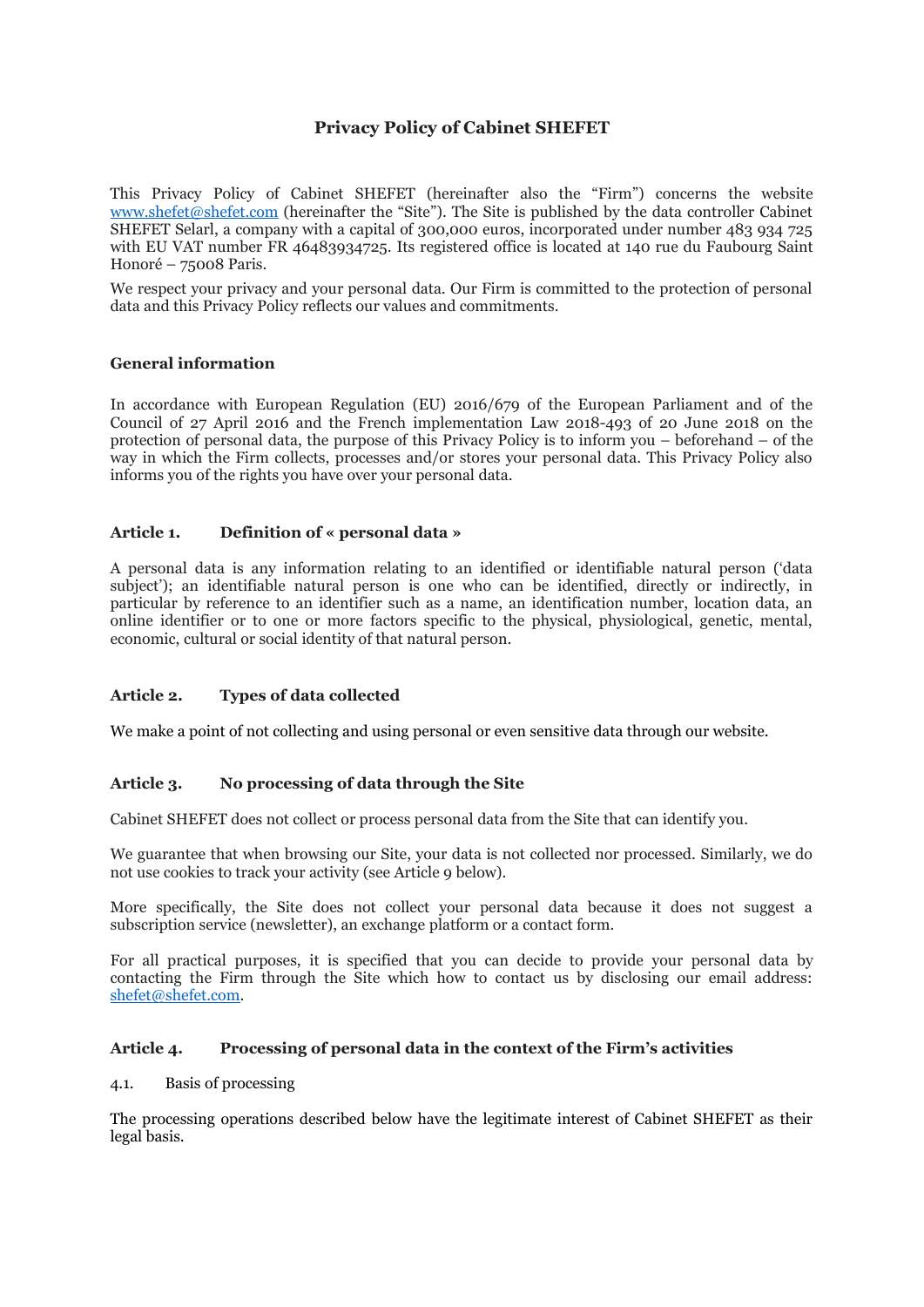The processing of our clients' personal data is also based on the retainer signed with each of our clients and/or the prior consent of our clients.

### 4.2. Types of data processed

As part of our activity as a law firm, we are required to collect and process the personal data of our clients, our subcontractors, our colleagues, court officers and more generally of any person with whom we come into contact in this framework.

In this context, the personal data concerning you may include your personal data (surnames and first names), your identity (marital status, place and date of birth, sex and any other information mentioned on your identity card), your personal or professional contact details (email address, postal address, telephone number, etc.), the information necessary to accompany you and assist you with your legal needs or in a litigation, as well as all the information of a personal nature provided or otherwise generated in the context of our interactions.

### 4.3. Purposes of processing

As part of our mission as a law firm and in the context of administrating our clients' cases, we are required to process your personal data. This processing is carried out in order to fulfill our advising duty.

In addition, as part of our activities, we may contact our clients, in particular by electronic mail, in order to inform them of relevant legal news. The purpose of this processing is to maintain our relations with our clients and is legally based on our legitimate interest in carrying out such communications.

Moreover, we may receive applications for a position within Cabinet SHEFET. This processing is carried out in order to manage the applications received and to contact the candidates.

The following circumstances may also require us to process personal data:

- Ensure the defense of our rights and compliance with our legal, regulatory, social or tax obligations.
- Where necessary, to protect our legitimate interests (or the legitimate interests of a third party) if this does not override your legitimate interests and fundamental rights.
- Comply with legal and regulatory obligations.

# **Article 5. Data recipients**

Your data is strictly reserved for the use of the associates of Cabinet SHEFET working on the case as well as the administrative staff of the Firm. All persons who may have access to your personal data are bound by an obligation of confidentiality. This information will not be communicated to external recipients with the exception, where applicable, of other attorneys also bound by professional secrecy or parties and for the sole purposes of performing our legal task.

The Firm may also communicate personal data to cooperate with administrative and judicial authorities.

This data will not be transferred outside the EU.

## **Article 6. Data retention**

Cabinet SHEFET (its associates and its administrative staff) retains your data only for the duration necessary to perform what motivated the collection, processing and storage of your data and in compliance with our obligations under the regulations in force. In any case, your data is not retained for more than 3 years after our last interaction.

# **Article 7. The Firm's confidentiality duty**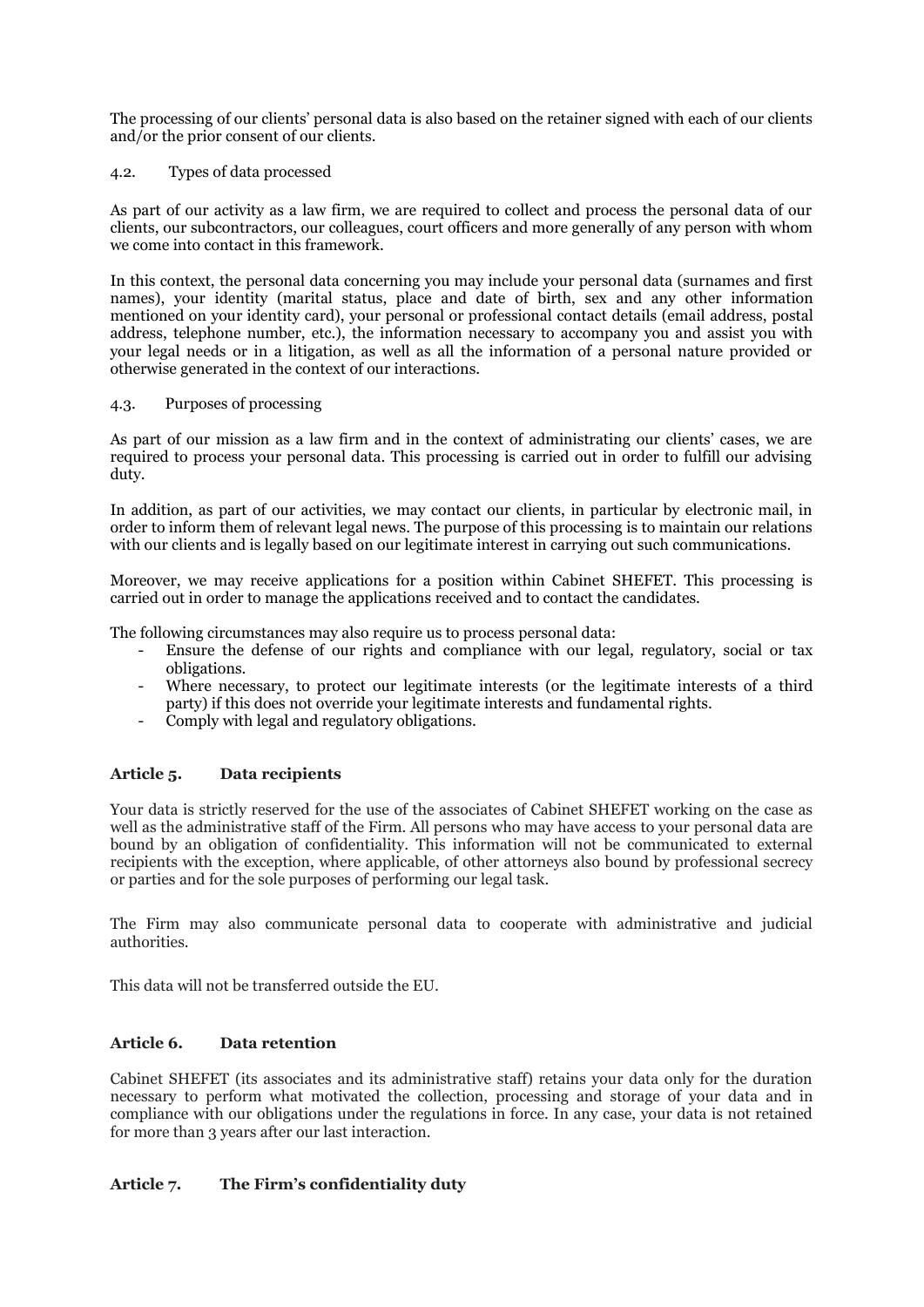In accordance with our ethical rules, we undertake never to communicate or share your personal data with third parties. As such, in compliance with our attorney-client legal privilege we do not communicate information of which we become aware in the context of our professional activity.

## **Article 8. Your rights**

#### 8.1. Right to information and access

You have the right to know what data the Firm processes, where it comes from and for what purposes it is used. In addition, you can be informed of the duration for which we keep your data and of the recipients of these.

### 8.2. Right to rectification or erasure

If the personal information that the Firm has collected about you is inaccurate, incomplete or irrelevant, you are entitled to request to have it rectified or erased (except where exceptions apply based on the law or another legal basis).

### 8.3. Right to restrict processing

If you dispute the accuracy of the information that the Firm has collected about you or if you object to the processing of this information in accordance with Article 18 of the General Data Protection Regulation and Articles 70-18 and 70-19 of Law No. 78- 17 of 6 January 1978, you can request that the Firm limit the processing. The processing is then limited to the retention of the data until the accuracy of the information or the overring interest of the Firm can be verified.

#### 8.4. Right to object

You have the right to object to the processing of your personal data.

### 8.5 Right to withdraw consent

Where we rely on your consent as a legal basis for processing your personal data, you have the right to withdraw you consent at any time.

### 8.6. Right to data portability

When the Firm processes your data on the basis of your consent you are entitled to request to receive your data in an electronic format.

If you wish to exercise your rights, please contact our DPO by email at [shefet@shefet.com](mailto:shefet@shefet.com) or by post at the following address: DPO Cabinet SHEFET, 140 rue du Faubourg Saint Honoré – 75008 Paris.

### **Article 9. About cookies**

A cookie is a text file generated by the server of the website that an Internet user visits or by the server of a third-party application (advertising network, internet traffic analysis software, etc.). Cookies are used to store the behavioral data of users of a website. We do not use any cookies on the Site. This decision is commanded by our values that oppose the collection of data for statistical purposes.

# **Article 10. Complaint regarding the processing of your data**

If you are unhappy with the way we process your personal data, you can lodge a complaint.

The data controller is: Cabinet SELARL SHEFET 140 rue du Faubourg Saint Honoré